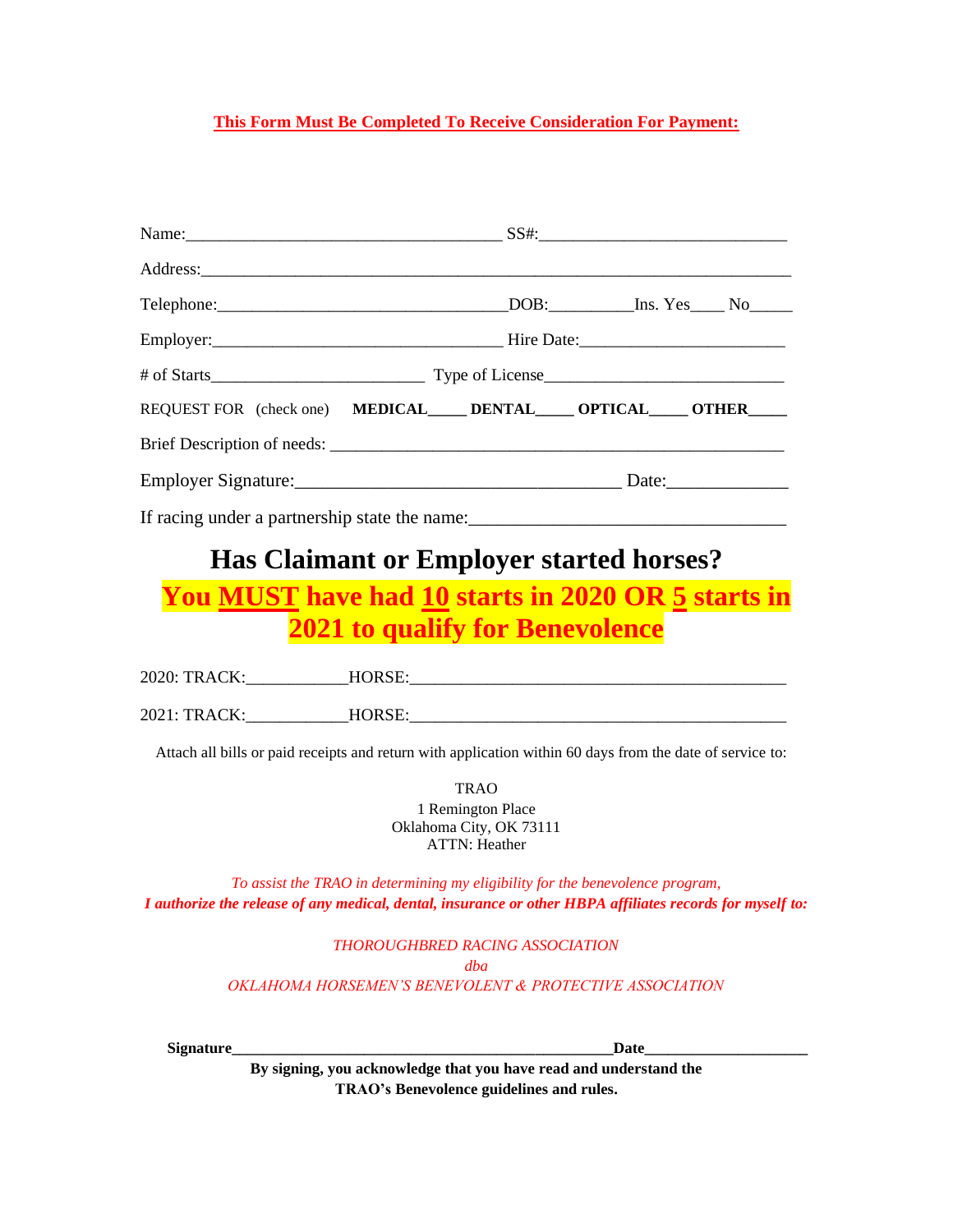

### **Thoroughbred Racing Association of Oklahoma**

One Remington Place • Oklahoma City, Oklahoma 73111 Telephone: 405.427.8753 • Fax 405.427.7099 • hlawson@traoracing.com

### **2021 BENEFIT REQUEST FORM**

#### *REMEMBER:*

#### *THIS IS NOT AN INSURANCE PROGRAM. IT'S AN OWNER FUNDED ASSISTANCE PROGRAM. THIS PROGRAM IS NOT INTENDED TO SUBSTITUTE FOR PRIVATE INSURANCE. ALL TRAO MEMBERS ARE ENCOURAGED TO CARRY INSURANCE FROM A PROVIDER IN CASE OF CATASTROPHIC ILLNESS.*

#### **PLEASE READ THE FOLLOWING CAREFULLY**

**1.To become eligible for benevolence assistance during the current calendar year, the TRAO member must have a minimum of (10) starts from the previous calendar year or a minimum of (5) starts in the current calendar year.** 

2. FREE-LANCE EXERCISE PERSONNEL AND PONY PERSONNEL are NOT eligible for benevolence

3. All benevolence requests MUST fill out this form and provide a **CURRENT copy of their OHRC license** 

4. Benevolence benefits will be DENIED until these steps have been completed. All TRAO members employees' requesting benevolence must have their employer sign the benevolence request form prior to the issuance of benevolence benefits.

5. Owner, Trainer and Assistance Trainers dependents under the age of 18 are eligible

6. When submitting reimbursement for Medical, Dental, Optical or RX, the **ORIGINAL** receipt and/or billing invoice must accompany the request. This includes what the prescription is written for. The TRAO will supply copies to the benevolence requestor of the original receipt upon request

7. ALL benevolence requests must be made within **sixty (60)** days of the procedure